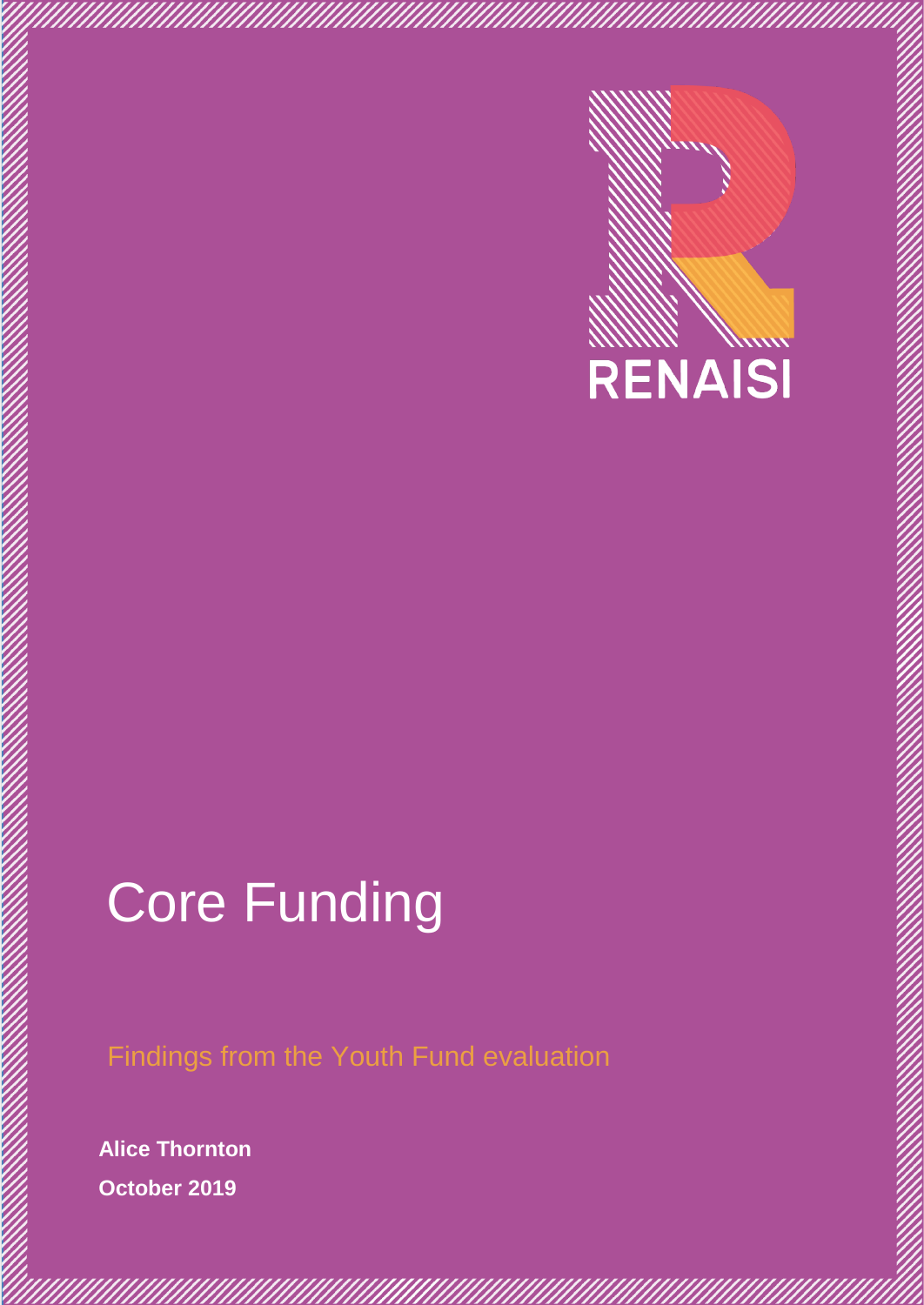## **Contents**

| Why did Paul Hamlyn Foundation choose to offer core funding? 4 |  |
|----------------------------------------------------------------|--|
|                                                                |  |
|                                                                |  |
|                                                                |  |
| What would organisations have done without this funding?  8    |  |
| Feedback from funded organisations about core funding 8        |  |
|                                                                |  |
|                                                                |  |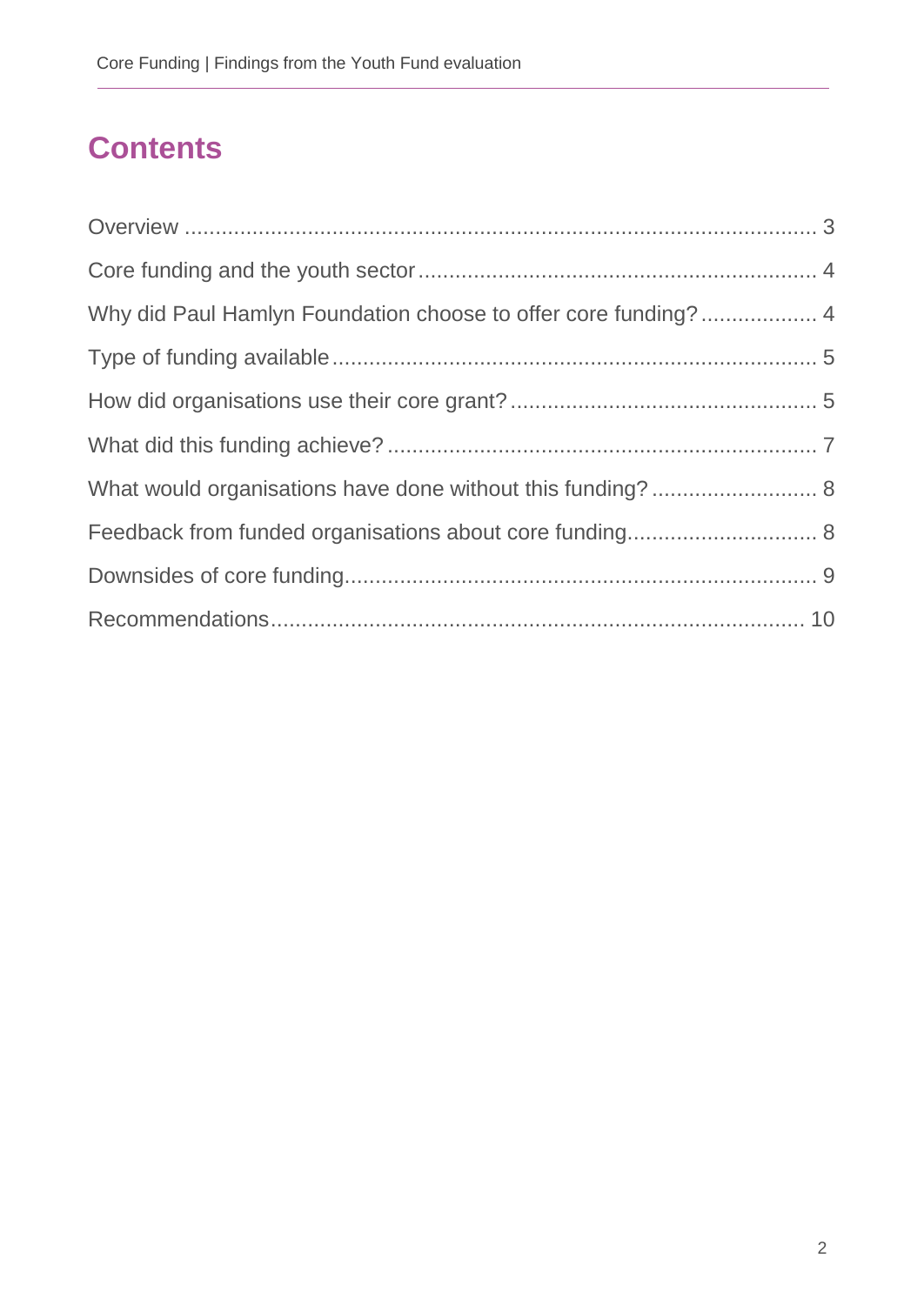## <span id="page-2-0"></span>**Overview**

Renaisi were appointed to evaluate Paul Hamlyn Foundation's Youth Fund in June 2016. This is the first of three published papers to share learning on key themes:

- 1. **Core funding** (this paper)
- 2. **[How organisations have sustained and grown their impact](https://www.phf.org.uk/wp-content/uploads/2019/10/PHF_Supporting-organisations-to-sustain-or-grow-their-impact-Youth-Fund-evaluation-Final.pdf)**
- 3. **[Asset-based working with young people](https://www.phf.org.uk/wp-content/uploads/2019/10/PHF_Asset-based-work-with-young-people-Findings-from-the-Youth-Fund-evaluation-Final.pdf)**

We will also publish an **[Executive summary](https://www.phf.org.uk/wp-content/uploads/2019/10/Youth-Fund-evaluation-Executive-Summary.pdf)** of key findings across all themes explored in the evaluation.

### About the Youth Fund

The [Youth Fund](https://www.phf.org.uk/funds/youth-fund/) launched in 2015 to provide core funding for organisations whose main purpose is to help young people (aged 14-25) in the most precarious positions, where making the transition to adult independence is most challenging. Organisations must work with young people experiencing disadvantage in a way that recognises and builds on their strengths and potential, which Paul Hamlyn Foundation refers to as an 'asset-based approach'. Eligible organisations can apply for up to £60k of funding over two years.

Between 1<sup>st</sup> June 2015 and 1<sup>st</sup> June 2019, the Youth Fund had provided 129 grants worth a total of £7.5m. The Fund is still open to new applicants.

The Fund's criteria are broad. Any not-for-profit working in the UK can apply, if their income is at least £25k and below £5m, and if they have a minimum of one year's audited accounts. The Fund supports a broad range of organisations working with and for the benefit of young people across different sectors, demographics and themes. Second-tier organisations, as well as organisations working directly with young people, can apply.

As a result of these criteria, the Youth Fund cohort shares similar values and a commitment to 'asset-based approaches', but is very diverse in terms of the type of organisation, size, age, geographic location, and young people worked with. This matters, because it means that these organisations are using their core grant in a wide range of different contexts, and to pursue different organisational needs at different stages of their development. How organisations use the funding, and what it achieved, is therefore highly diverse.

This paper explores:

- The context of core funding in the youth sector
- Why Paul Hamlyn Foundation chose to offer core funding
- How organisations used the core funding provided by the Youth Fund
- What that funding enabled them to achieve
- Organisations' feedback on this core funding approach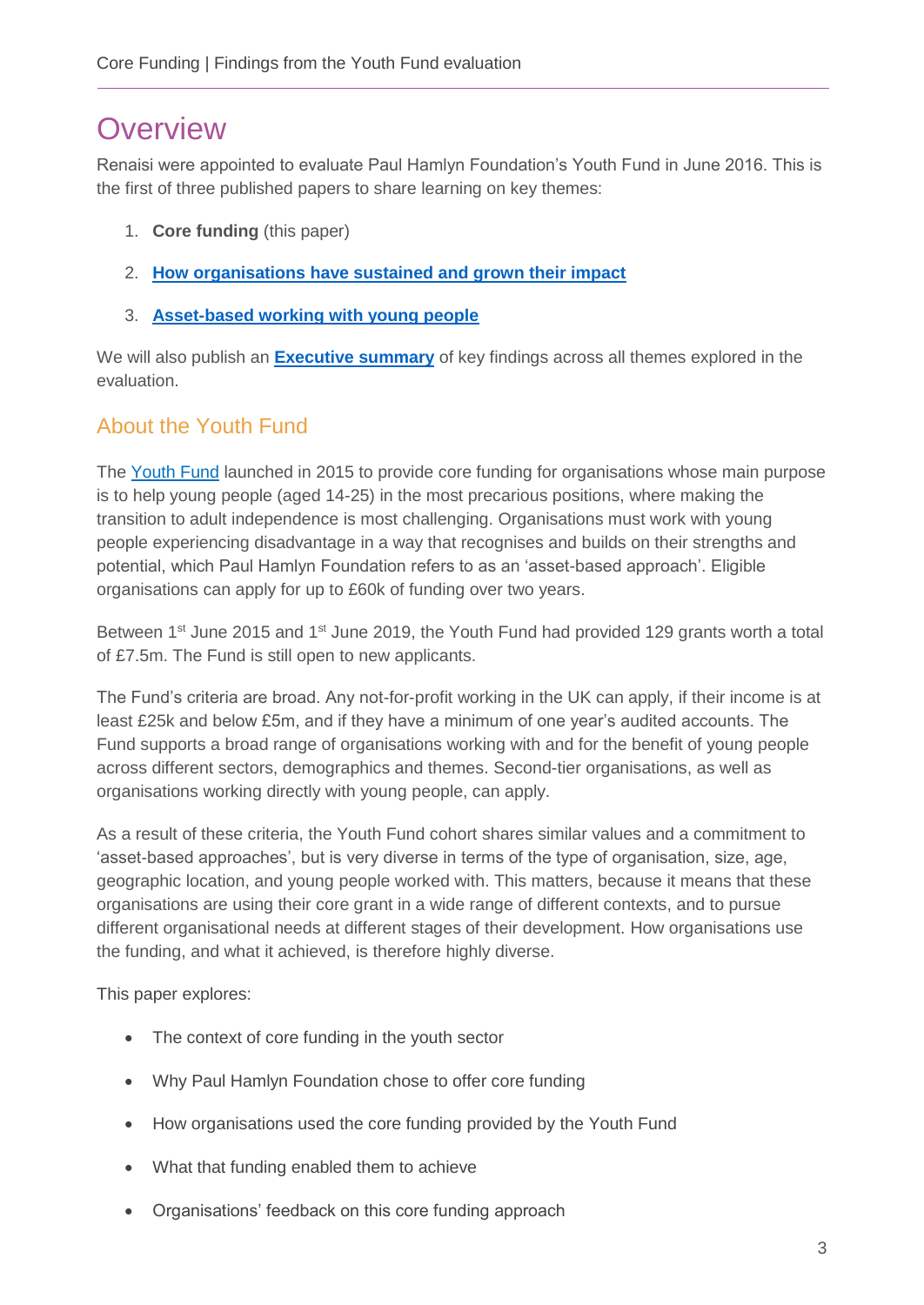## <span id="page-3-0"></span>Core funding and the youth sector

Core funding is funding that can be spent on an organisation's core functions, for example senior management salaries, communications, operations, governance, income generation, or other spending that is not project-specific.

Core funding is far from new, but increasing numbers of funders are taking an interest in response to calls from charities for more core support. The proposed benefits include strengthening back-office functions to improve efficiency, enabling flexibility and responsiveness to change, and helping organisations to be more strategic.<sup>1</sup> Esmée Fairbairn Foundation's recent insights report on the topic highlights that core grants can help to attract other funding, and enable organisations to evolve, develop and improve their work.<sup>2</sup>

Organisations funded by the Youth Fund that we spoke to feel that core funding is still rare in the youth sector, which tends to be dominated by funding to achieve specific outcomes or to deliver specific projects.

*"What we needed was core funding, and hardly any other funders do that."*

*"Right now there is a real struggle for core funding for everybody, I think…"* 

*"Most other funding is not core, they want outcomes, youth-related outcomes…"*

*"If I look at the large funders in our sector, I could count the core funders on one hand."* 

## <span id="page-3-1"></span>Why did Paul Hamlyn Foundation choose to offer core funding?

The Youth Fund was designed based on a consultation in 2015 with youth sector stakeholders, who argued that core support was badly needed in the context of other funding cuts. The Foundation responded to this feedback, believing that core funding would be an effective way of strengthening the sector. In effect, these beliefs are the Foundation's hypotheses about the benefits of core funding:

- 1. Core funding will enable organisations to take stock and be more strategic in their work
- 2. Core funding will enable financial stability and security, so that organisations can do more than just tread water
- 3. Core funding will enable organisations to build their internal capacity and develop organizationally

 $\overline{a}$ 

<sup>&</sup>lt;sup>1</sup> Thinking about core funding, IVAR (the Institute for Voluntary Action Research), 2013. Available [here.](https://www.ivar.org.uk/wp-content/uploads/2016/07/IVAR_ThinkingAbout_CoreFunding.pdf)

<sup>&</sup>lt;sup>2</sup> Insights on core funding, Esmée Fairbairn Foundation, 2019. Available [here.](https://www.esmeefairbairn.org.uk/userfiles/Documents/Publications/InsightsOnCoreFunding.pdf)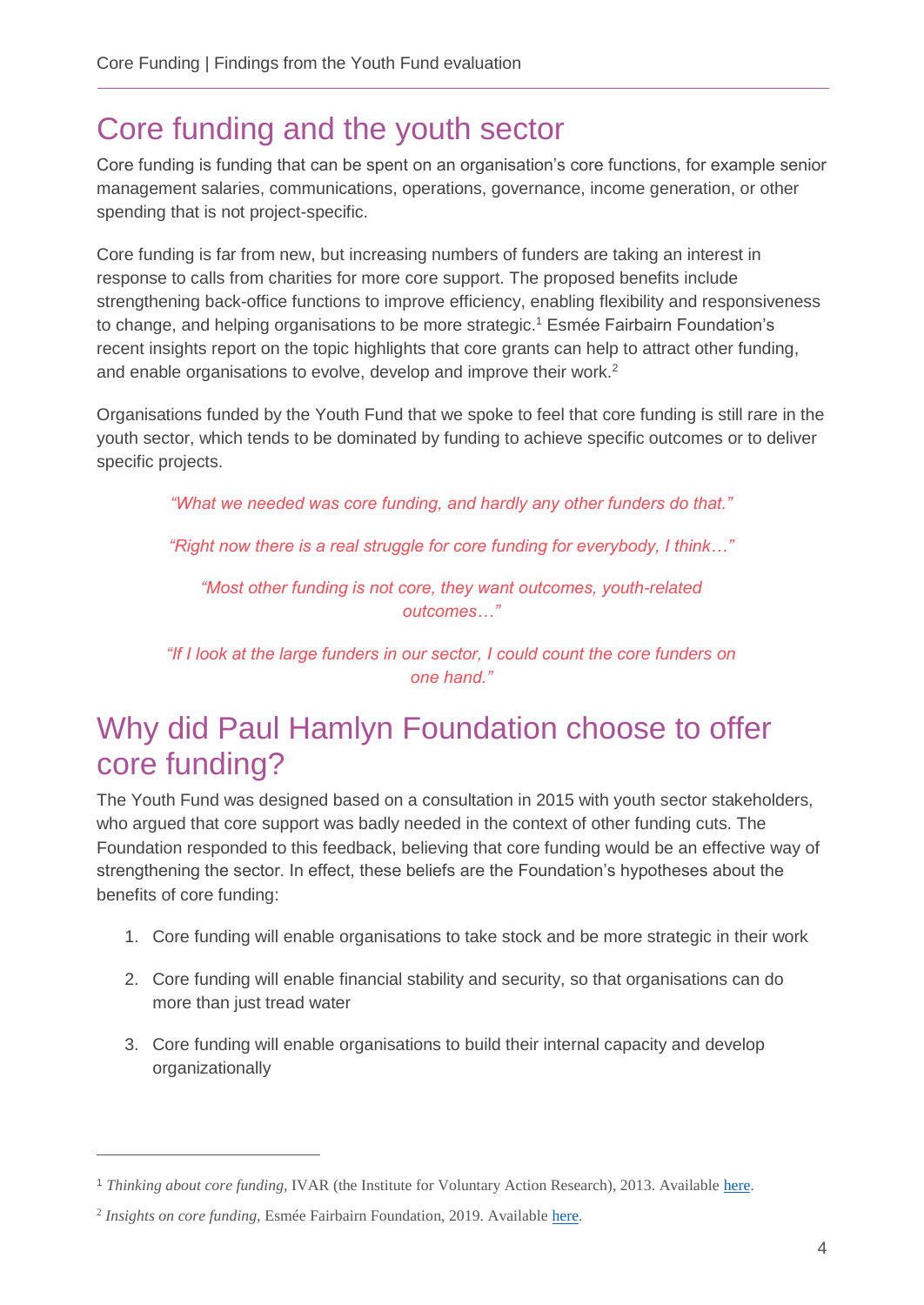4. Core funding will enable organisations that already work in an asset-based way to further develop their impact for and with young people

Our evaluation used qualitative methods to explore the extent to which core funding achieved these ambitions, with a sample of 20 organisations funded by the Youth Fund. Not all funded organisations have achieved all of these things. However, across the cohort, there is evidence to support all four of these hypotheses.

## <span id="page-4-0"></span>Type of funding available

The Youth Fund provides restricted core grants to organisations that meet the Fund's criteria. Broadly, restrictions limit the grants to be spent on an organisation's strategic development (*e.g.* the Foundation does not provide capital funding).

Organisations are required to set their own strategic objectives, usually three or four, that they will use the funding to work towards. These objectives are typically high-level and the Foundation does not have pre-defined outcomes that it expects organisations to achieve.

The funding can be spent on any revenue or equipment costs to support the organisation's objectives, including salaries, training costs, IT systems, consultants, rent, website, or any other overheads. The funding cannot be spent solely on delivering a specific project.

## <span id="page-4-1"></span>How did organisations use their core grant?

Broadly, organisations used their core grant to focus on one or more of the following strategic priorities. These align well with the Foundation's ambitions for the Fund: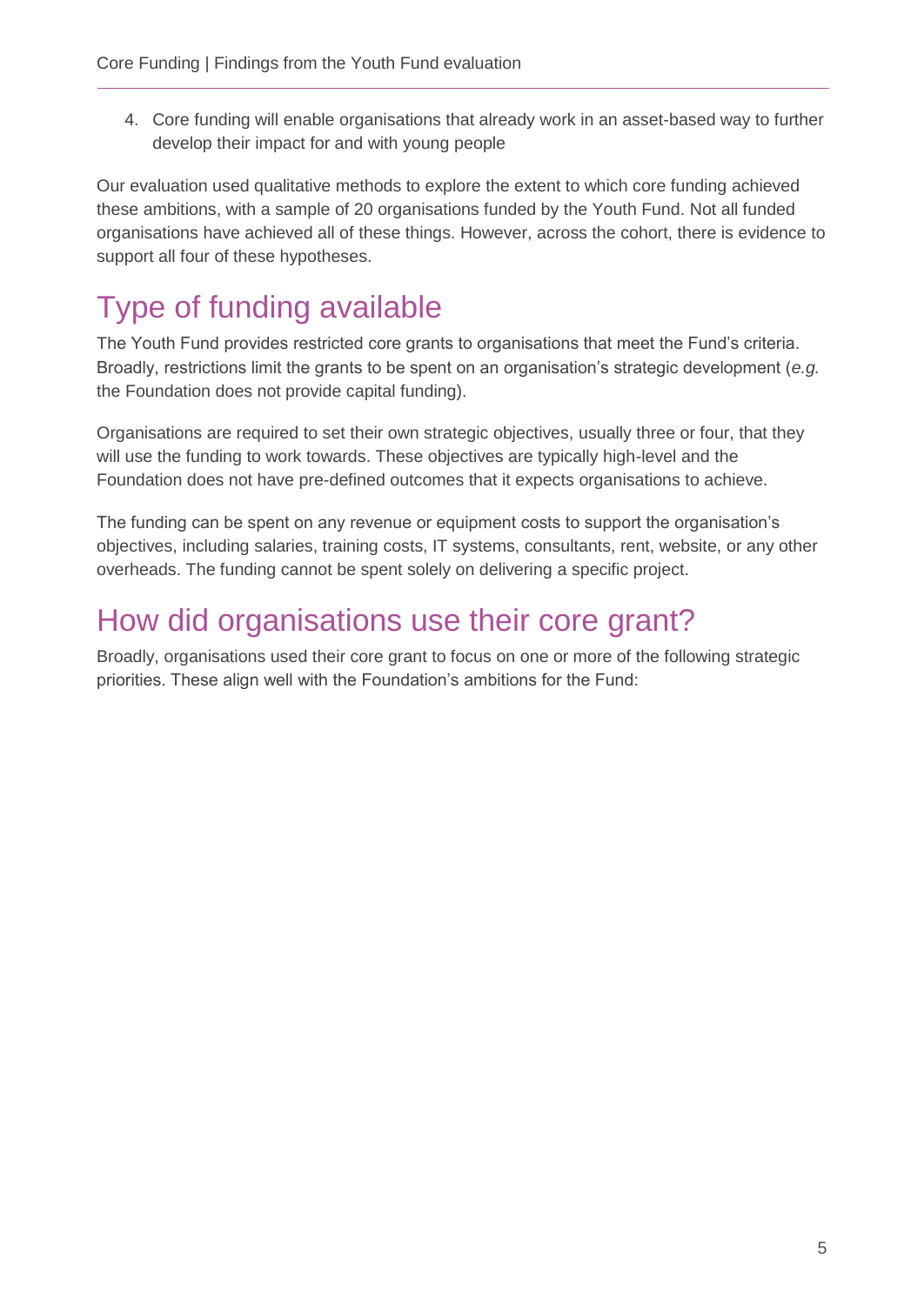## •Freeing up senior time to focus on strategic development work, by: *a)* Reducing time spent applying for multiple other sources of funding in an effort to cover core costs *b)* Paying for an operations manager post, or similar, to take internal operational matters off the CEO 1. Focusing on strategy, not operations •Investing in the organisation's income generation capacity, by: *a)* Paying for a fundraising post to increase and/or diversify income streams *b)* Developing new income generating activity, e.g. a training offer 2. New approaches to income generation •Focusing on the organisation's work with young people, by: *a)* Developing new programmes or services in response to changing contexts *b)* Expanding or improving existing services 3. Developing programmes and services •Building the organisation's approach and making young people's involvement more embedded and meaningful, for example developing a young leader's programme 4. Developing youth participation and involvement 5. Producing a specific output

•Paying for a specific role within the organisation to develop a particular piece of work or output, for example a quality framework. This approach was more common amongst second-tier organisations

Our paper on how organisations have sustained and grown their impact will explore these approaches in more depth, and our paper on asset-based approaches to working with young people will focus on how organisations have developed youth participation.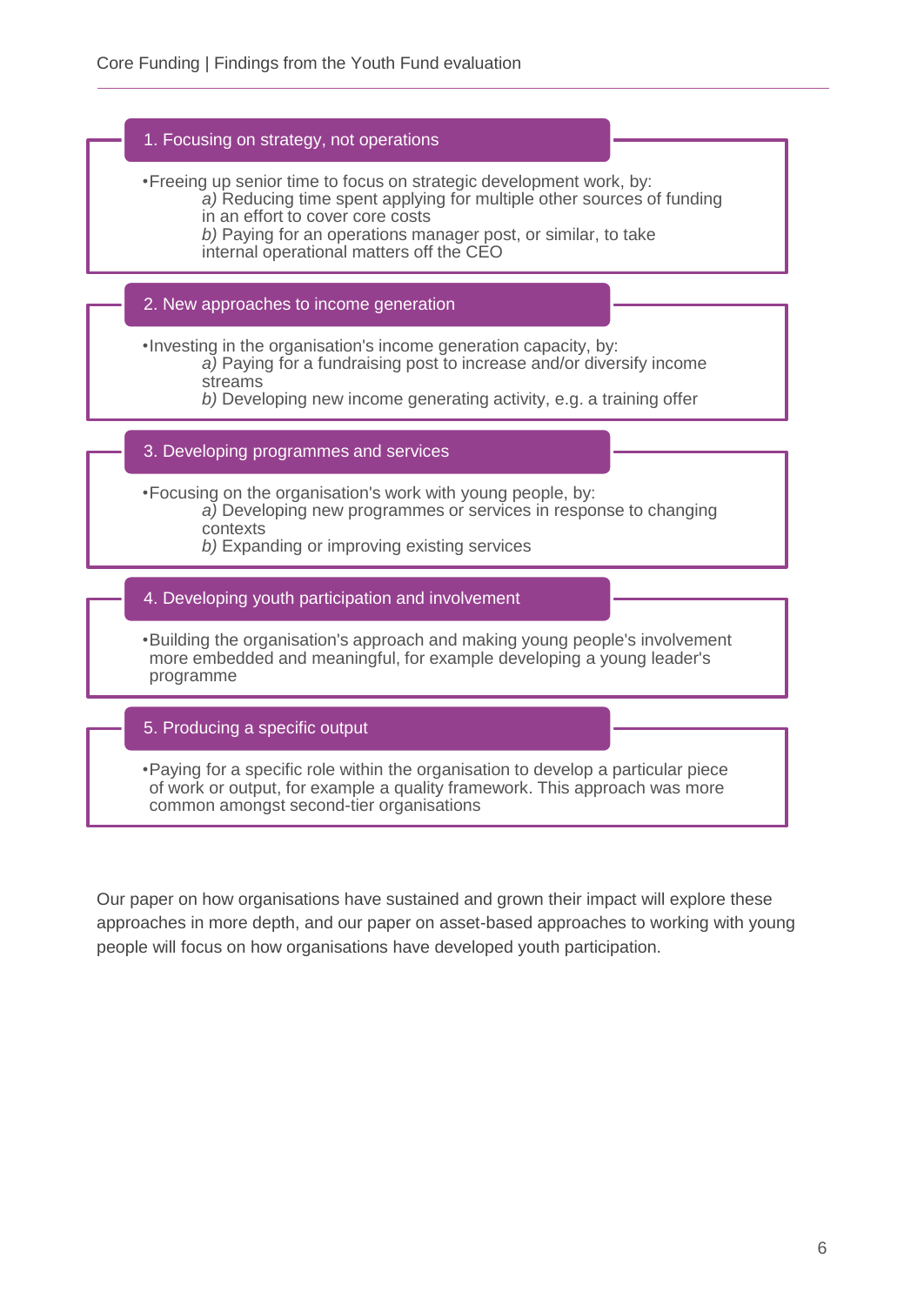# <span id="page-6-0"></span>What did this funding achieve?

The funding achieved different things for different types of organisation, depending not only on how they used it, but also the organisation's development stage or wider context.

| <b>Type of</b><br>organisation         | <b>How funding was</b><br>used | What the funding achieved                                                                              |
|----------------------------------------|--------------------------------|--------------------------------------------------------------------------------------------------------|
|                                        | (see typology above)           |                                                                                                        |
| <b>Small and young</b>                 | <b>Usually 1 and/or 2</b>      | <b>Organisation became more</b><br>established                                                         |
|                                        |                                | In some cases, helped to prevent<br>collapse                                                           |
| <b>Small and</b><br>established        | Usually 1, 2 and/or 4          | <b>Became clearer on longer-term</b><br>strategy Made youth involvement<br>more embedded or meaningful |
| In transition,                         | Usually 1, 2 and/or 3          | <b>Some stability</b>                                                                                  |
| often facing<br>funding cuts           |                                | Able to reinvent or refocus                                                                            |
|                                        |                                | In some cases, helped to prevent<br>collapse                                                           |
| <b>Medium/large and</b><br>established | Usually 2, 3 and/or 4          | Improved quality or relevance of<br>services                                                           |
|                                        |                                | <b>Better embed asset-based</b><br>ambitions                                                           |
| <b>Looking to grow</b>                 | <b>Usually 2 and/or 3</b>      | <b>Programme expansion</b>                                                                             |
|                                        |                                | Developing new approaches; some<br>innovation                                                          |
| <b>Infrastructure</b><br>organisations | <b>Usually 4 or 5</b>          | Able to develop a specific piece of<br>work with a strategic purpose                                   |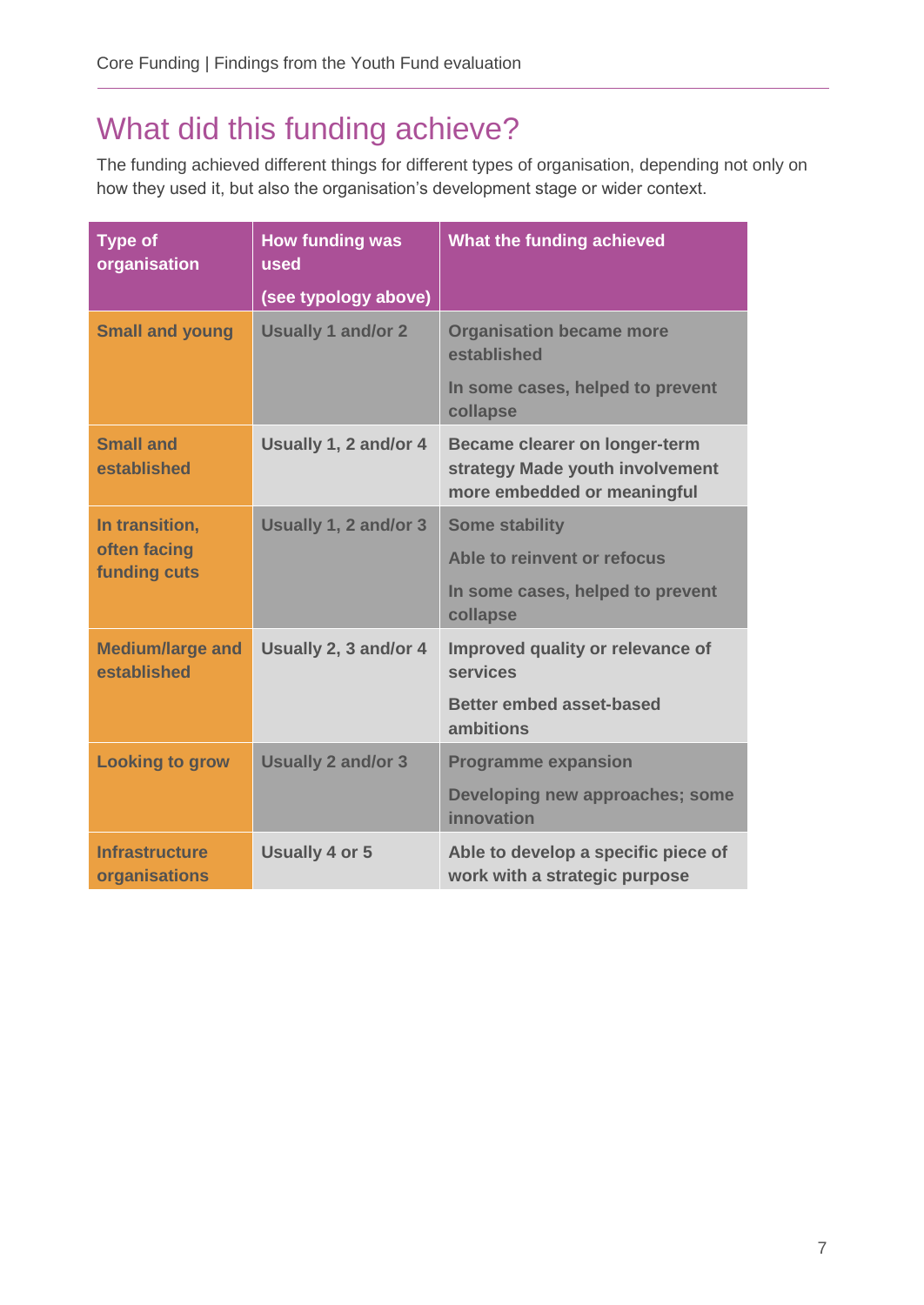## <span id="page-7-0"></span>What would organisations have done without this funding?

When asked what they would have done if their Youth Fund application was unsuccessful, organisations stated the following options:



## <span id="page-7-1"></span>Feedback from funded organisations about core funding

Organisations were overwhelmingly positive about being granted core funds. The reasons they gave included:

- It is inherently more **flexible;** organisations could choose how they wanted to use it
- It enables a **higher quality, more useful conversation** with the funder, which could focus on strategic challenges rather than being driven by specific outcomes
- It enabled **longer-term investment** rather than delivering a specific, time-bound project
- It gave organisations the **time and headspace** to stop firefighting and make the organisation stronger
- It gave organisations **freedom to work in the way that they want to;** this works well for organisations with a values-led approach
- It gave a sense of **stability and relief,** particularly in times of change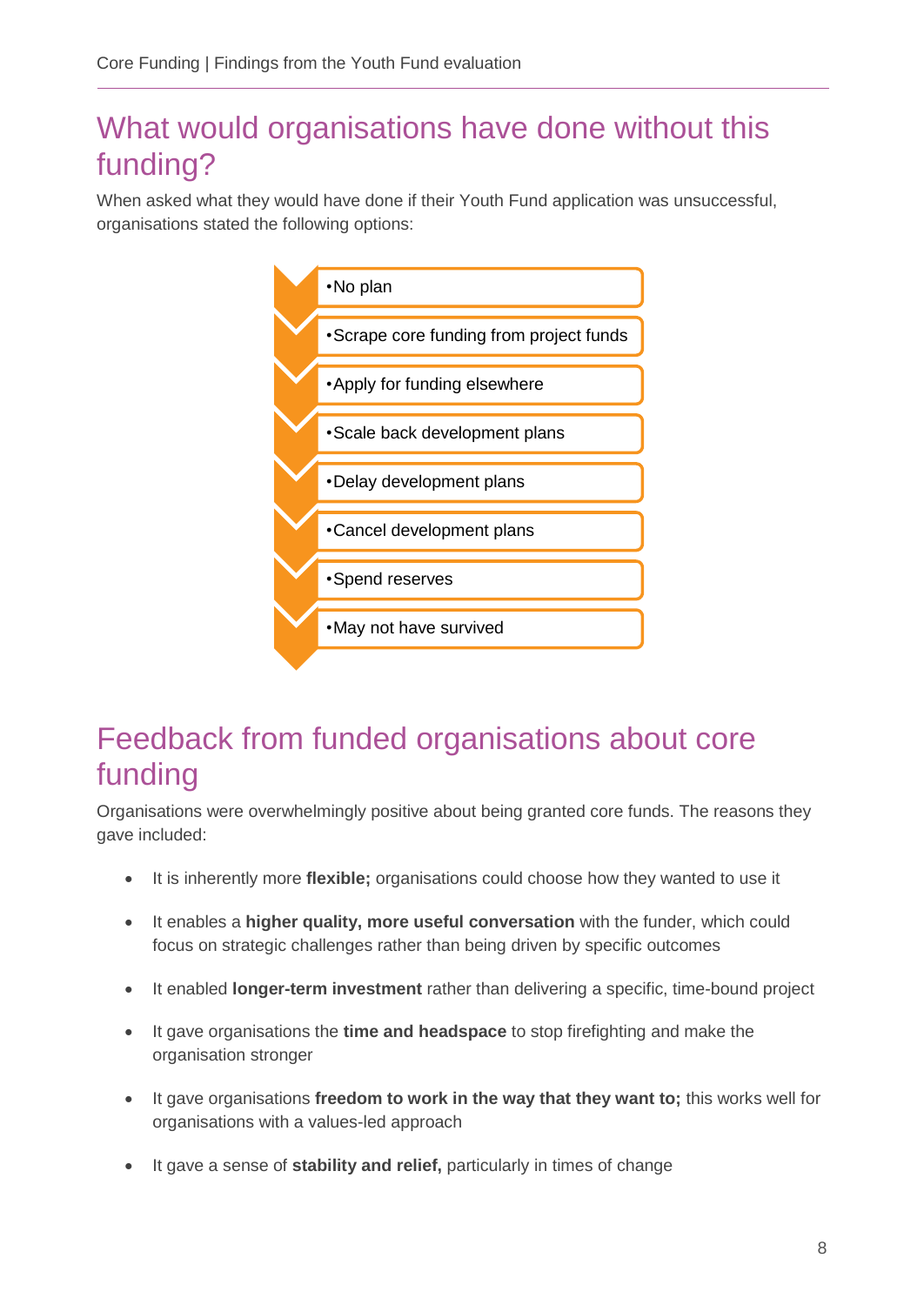*"It feels like [Paul Hamlyn Foundation] are thinking about impact in a more strategic way. Normally we're thinking about how this is impacting people on the ground, whereas now we're thinking how can our work be sustained and how can we build impact in a broader sense."* 

*"Just being able to have a bit of security in terms of our CEO's salary… People can step out of fight or flight mode, which leads to worse outcomes."* 

*"For us without [this grant] I would now be thinking about what do we do this year in terms of deliverables, rather than what can I do this year in terms of new ideas."*

*"This funding was the catalyst for change in the organisation… It was a turning point… The funding gave us the opportunity to spend more time in strategic meetings, to sit back and look at the business plan and where we were going."*

*"It's had a massive impact. You can't overestimate how much it's allowed us to grow and develop."*

*"This has really given us the space to focus on important strategic development."*

## <span id="page-8-0"></span>Downsides of core funding

The downsides of core funding are almost exclusively experienced by the funder, rather than the organisation funded. In the case of the Youth Fund:

- Because organisations had a wide range of objectives, it was more challenging to identify which investments would be most effective, or to compare investments
- Similarly, it was challenging to monitor organisations' progress over the two years as their objectives tended to be high-level and difficult to quantify
- It was difficult to be strategic about whether to accept requests to change the use of grant funds
- It was more challenging to identify what this specific grant has achieved, than would be the case with project funding

Paul Hamlyn Foundation felt that these risks were more than offset by the benefits stated above, and the quality of relationships they were able to develop with funded organisations.